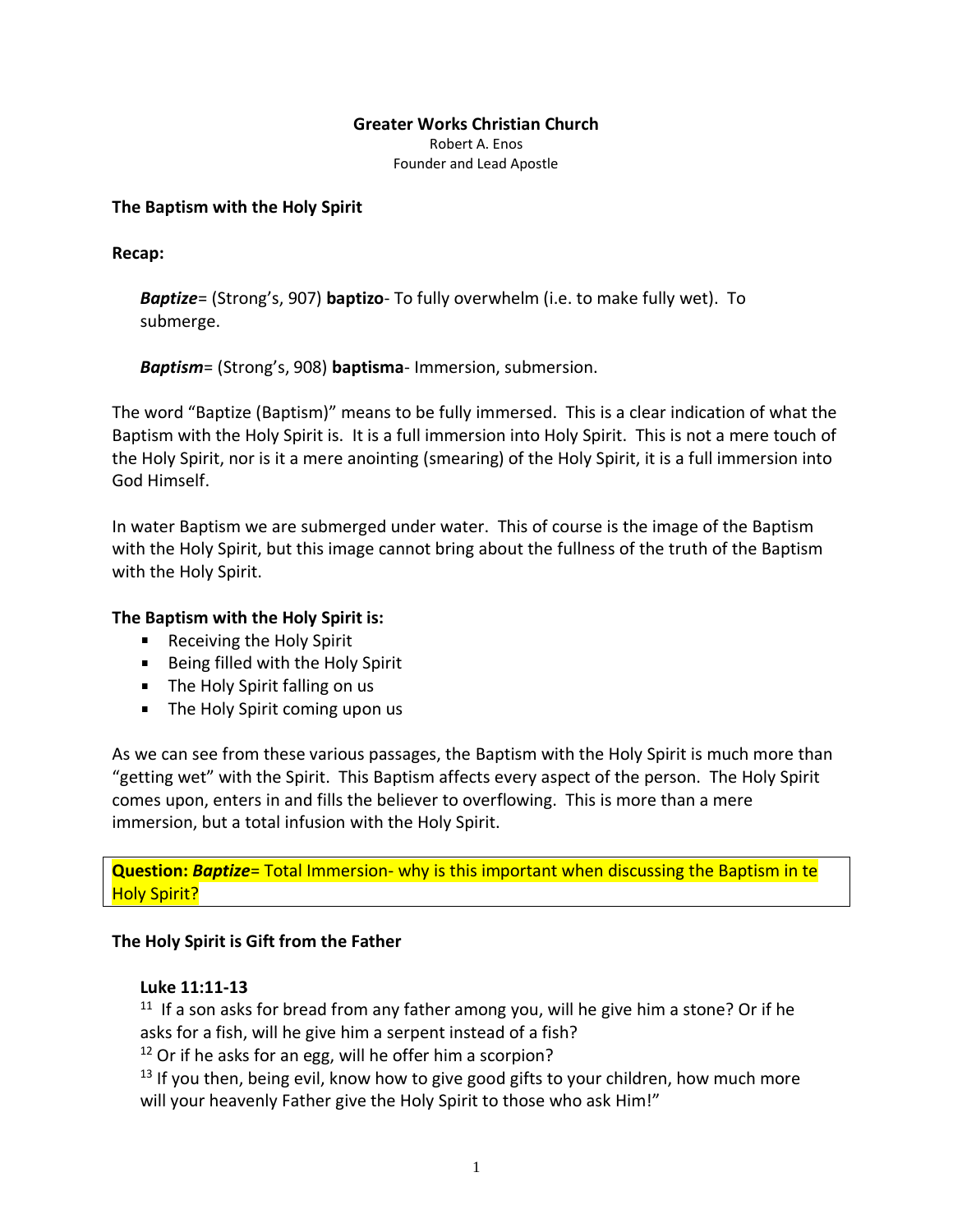As this above passage indicates, God will give His Holy Spirit upon asking. The Holy Spirit is literally God Himself. It is Himself that He wants to share with people. In Baptizing people in the Holy Spirit, He is literally Baptizing them into Himself. This is why God is willing to give the Holy Spirit to those who ask.

## **Acts 2:38-39**

<sup>38</sup> Then Peter said to them, "Repent, and let every one of you be baptized in the name of Jesus Christ for the remission of sins; and you shall receive the gift of the Holy Spirit.  $39$  For the promise is to you and to your children, and to all who are afar off, as many as the Lord our God will call."

## **Acts 10:45-46**

<sup>45</sup> And those of the circumcision who believed were astonished, as many as came with Peter, because the gift of the Holy Spirit had been poured out on the Gentiles also.  $46$  For they heard them speak with tongues and magnify God.

As we can plainly see in these texts, Holy Spirit is a Gift. It is amazing that God Himself comes to us as a gift. This is a promise that Peter says: "is to you and to your children, and to all who are afar off, as many as the Lord our God will call (Acts 2:39)." As long as God is calling people to Himself (salvation), the Holy Spirit is available to those who are saved. After salvation all we need to do is ask the Father for His Holy Spirit.

**Question:** Why is it difficult for some people to understand Holy Spirit is God and Holy Spirit is a gift to the believer?

# **The Holy Spirit comes with Gifts -** *The Gift becomes the Gift Giver*

## **1 Corinthians 12:4-11**

<sup>4</sup> There are diversities of gifts, but the same Spirit.

- <sup>5</sup> There are differences of ministries, but the same Lord.
- $6$  And there are diversities of activities, but it is the same God who works all in all.

 $7$  But the manifestation of the Spirit is given to each one for the profit of all:

<sup>8</sup> for to one is given the word of wisdom through the Spirit, to another the word of knowledge through the same Spirit,

<sup>9</sup> to another faith by the same Spirit, to another gifts of healings by the same Spirit,

 $10$  to another the working of miracles, to another prophecy, to another discerning of spirits, to another different kinds of tongues, to another the interpretation of tongues.  $11$  But one and the same Spirit works all these things, distributing to each one individually as He wills.

Upon receiving the Holy Spirit (in Baptism) the Holy Spirit empowers us. This empowering comes in the form of, "Gifts of the Spirit."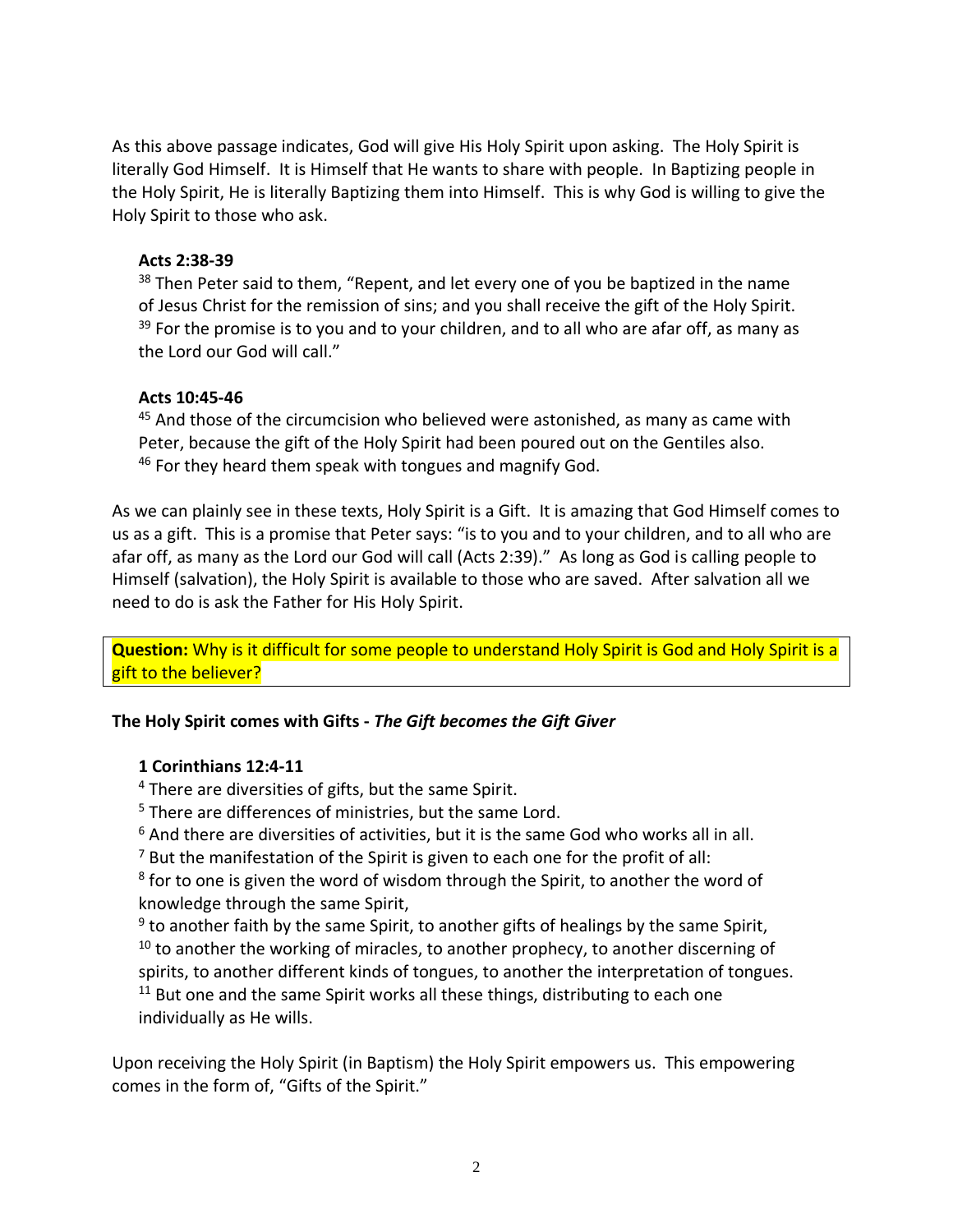**Question:** Why is it important to understand the Gifts of the Holy Spirit? Are these gifts available to the believer before being Baptized in Holy Spirit? If yes, please explain why. If no, please explain why.

### **Remember:**

### **Acts 1:8**

But you shall receive power when the Holy Spirit has come upon you; and you shall be witnesses to Me in Jerusalem, and in all Judea and Samaria, and to the end of the earth."

The Holy Spirit always comes with power- ALWAYS! This power is manifested in various ways (gifts), but we must remember Holy Spirit always comes in power.

## **The Holy Spirit Glorifies Christ**

### **John 16:12-15**

<sup>12</sup> "I still have many things to say to you, but you cannot bear them now.

 $13$  However, when He, the Spirit of truth, has come, He will guide you into all truth; for He will not speak on His own authority, but whatever He hears He will speak; and He will tell you things to come.

 $14$  He will glorify Me, for He will take of what is Mine and declare it to you.

<sup>15</sup> All things that the Father has are Mine. Therefore I said that He will take of Mine and declare it to you.

The power of the Holy Spirit, as expressed in the Gifts of the Spirit, is always to edify the body of Christ, and to "Glorify" Christ. These are the things that we can count on when the Holy Spirit is present. He will move in such a way that those who comprise the body of Christ will be built up, and the Name of Jesus will be lifted and glorified. This is what the Holy Spirit is given to do. The Gift brings gifts, and those gifts change lives and exalt Jesus.

**Question**: There are many that claim to be saved and filled with Holy Spirit, but don't live in a manner that Glorifies Christ. What are the attributes and actions of a Spirit Filled Believer that brings glory to Christ? After reading the words of Jesus in this passage, is it possible to be Filled with Holy Spirit and not Glorify Christ? Why or why not?

**Conclusion:** Everyone who is saved is qualified to receive the gift of the Holy Spirit (Luke 11:13). When the Holy Spirit comes upon a believer, that one receives power from God. This power will always transform lives- not only the ones that have been Baptized in the Holy Spirit, but also everyone that person touches (ministers to). The Holy Spirit is of God, so He is of love, and continues to give gifts to build up others and to glorify Jesus.